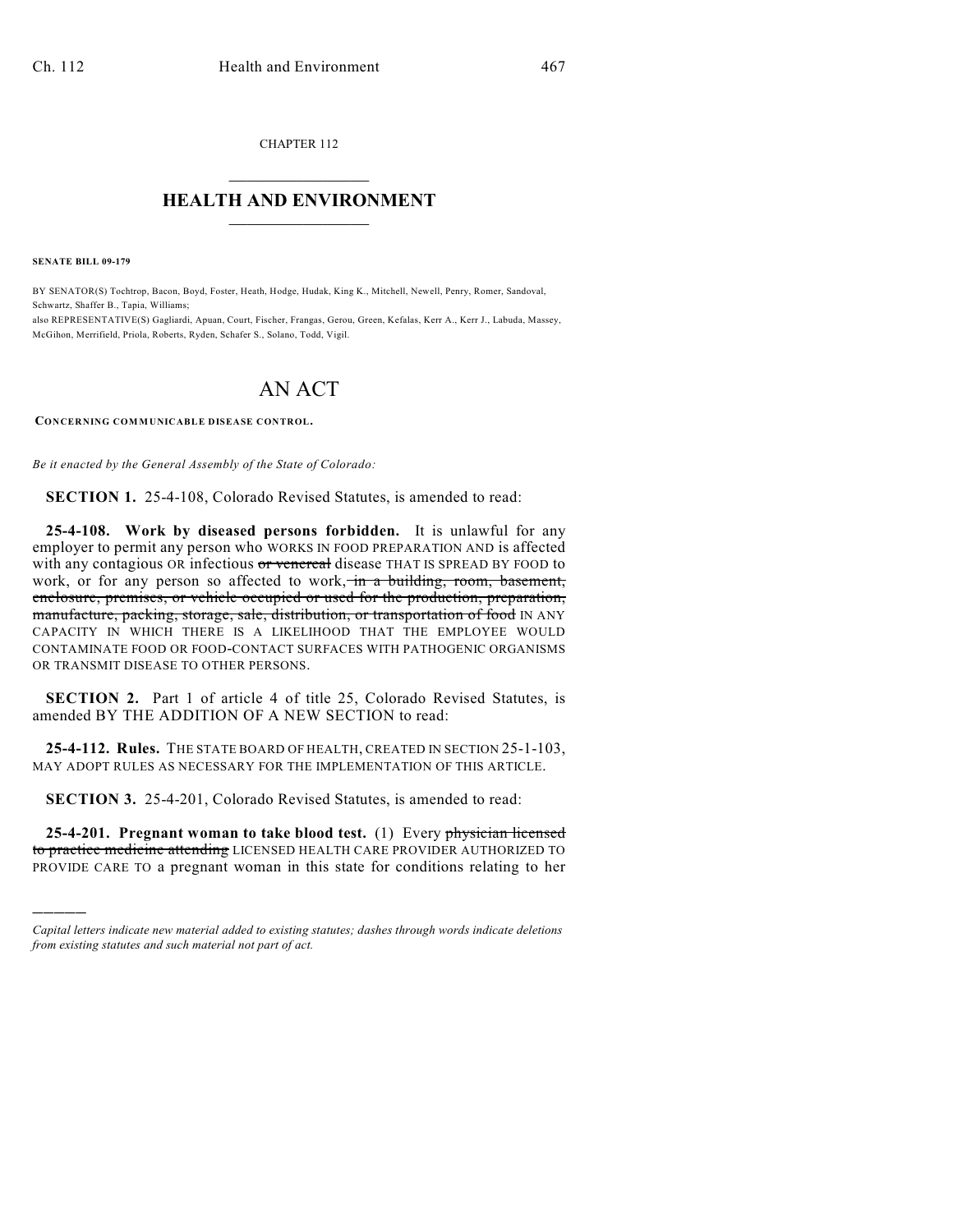pregnancy during the period of gestation or at delivery shall take or cause to be taken a sample of blood of such THE woman at the time of the first professional visit or within ten days thereafter DURING THE FIRST TRIMESTER FOR TESTING PURSUANT TO THIS SECTION. The blood specimen thus obtained shall be submitted to an approved laboratory for a standard serological test for syphilis AND HIV. Every other person permitted by law to attend pregnant women in this state but not permitted by law to take blood samples shall cause a sample of blood of such EACH pregnant women WOMAN to be taken by a physician duly licensed to practice medicine and surgery LICENSED HEALTH CARE PROVIDER AUTHORIZED TO TAKE BLOOD SAMPLES and shall have such THE sample submitted to an approved laboratory for a standard serological test for syphilis AND HIV. A PREGNANT WOMAN MAY DECLINE TO BE TESTED AS SPECIFIED IN THIS SUBSECTION (1), IN WHICH CASE THE LICENSED HEALTH CARE PROVIDER SHALL DOCUMENT THAT FACT IN HER MEDICAL RECORD.

(2) IF A PREGNANT WOMAN ENTERING A HOSPITAL FOR DELIVERY HAS NOT BEEN TESTED FOR HIV DURING HER PREGNANCY, THE HOSPITAL SHALL NOTIFY THE WOMAN THAT SHE WILL BE TESTED FOR HIV UNLESS SHE OBJECTS AND DECLINES THE TEST. IF THE WOMAN DECLINES TO BE TESTED, THE HOSPITAL SHALL DOCUMENT THAT FACT IN THE PREGNANT WOMAN'S MEDICAL RECORD.

**SECTION 4. Repeal.** 25-4-202, Colorado Revised Statutes, is repealed as follows:

**25-4-202. Tests approved by department.** For the purposes of this part 2, a standard serological test shall be a test for syphilis approved by the department of public health and environment and shall be made at a laboratory approved to make such tests. Such laboratory tests as are required by this part 2 may be made on request, without charge, at the department of public health and environment laboratory.

**SECTION 5.** 25-4-203, Colorado Revised Statutes, is amended to read:

**25-4-203. Birth certificate - blood test.** In reporting every birth and stillbirth, physicians and others required to make such reports shall state on the certificate whether a blood test for syphilis AND HIV has been made upon a specimen of blood taken from the woman who bore the child for which a birth or stillbirth certificate is filed and the approximate date when the specimen was taken. In no event shall the birth certificate state the result of the test.

**SECTION 6.** 25-4-401, Colorado Revised Statutes, is amended to read:

**25-4-401. Sexually transmitted infections - definitions.** (1) AS USED IN THIS PART 4:

(a) "DEPARTMENT" MEANS THE DEPARTMENT OF PUBLIC HEALTH AND ENVIRONMENT CREATED IN SECTION 25-1-102.

(b) "HEALTH OFFICER" MEANS THE EXECUTIVE DIRECTOR OF THE DEPARTMENT, THE CHIEF MEDICAL OFFICER APPOINTED PURSUANT TO SECTION 25-1-105, OR A COUNTY OR DISTRICT PUBLIC HEALTH DIRECTOR.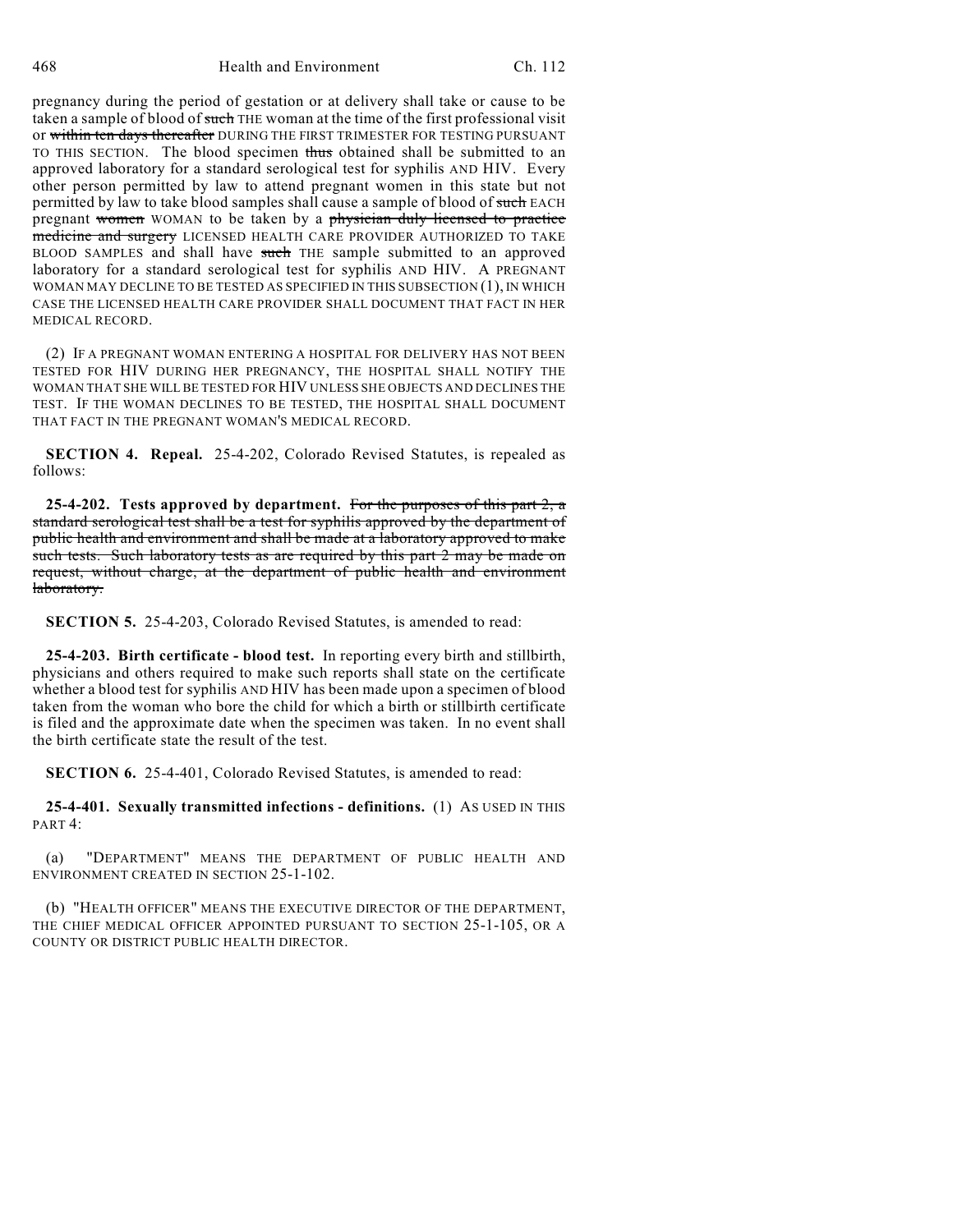## Ch. 112 Health and Environment 469

(c) "SEXUALLY TRANSMITTED INFECTION" MEANS syphilis, gonorrhea, and any other type of venereal disease SEXUALLY TRANSMITTED INFECTION designated by the STATE board by rule and regulation AS CONTAGIOUS, upon making a finding that  $\alpha$ THE particular venereal disease SEXUALLY TRANSMITTED INFECTION is contagious; shall be referred to in this part 4 as "venereal diseases", and EXCEPT THAT CASES OF AIDS, HIV-RELATED ILLNESS, AND HIV INFECTIONS SHALL BE GOVERNED SOLELY BY THE REQUIREMENTS OF PART 14 OF ARTICLE 4 OF THIS TITLE.

(d) "STATE BOARD" MEANS THE STATE BOARD OF HEALTH CREATED IN SECTION 25-1-103.

(2) SEXUALLY TRANSMITTED INFECTIONS are declared to be contagious, sexually transmitted, and dangerous to the public health.

 $(2)$  (3) It is unlawful for any person who has knowledge or reasonable grounds to suspect that he OR SHE is infected with a venereal disease SEXUALLY TRANSMITTED INFECTION to willfully expose to or infect another PERSON with such a disease THE SEXUALLY TRANSMITTED INFECTION or to knowingly perform an act which THAT exposes to or infects another person TO OR with a venereal disease SEXUALLY TRANSMITTED INFECTION.

**SECTION 7.** 25-4-402 (1), (3), and (4), Colorado Revised Statutes, are amended to read:

**25-4-402. Sexually transmitted infections shall be reported - physician's immunity.** (1) Any physician, intern, or other person who makes a diagnosis in, prescribes for, or treats a case of venereal disease SEXUALLY TRANSMITTED INFECTION and any superintendent or manager of a state, county, or city hospital, dispensary, sanitarium, or charitable or penal institution in which there is a case of venereal disease SEXUALLY TRANSMITTED INFECTION shall make a report of such case INFECTION to the health authorities in accordance with the provisions of section 25-1-122 (1).

(3) Reports of venereal disease SEXUALLY TRANSMITTED INFECTION shall be made in accordance with the requirements set forth in section 25-1-122 (1).

(4) Any physician, upon consultation by a minor as a patient and with the consent of such THE minor patient, may make a diagnostic examination for venereal disease SEXUALLY TRANSMITTED INFECTION and may prescribe for and treat such THE minor patient for venereal disease SEXUALLY TRANSMITTED INFECTION without the consent of or notification to the parent or guardian of such THE minor patient or to any other person having custody of or parental responsibilities with respect to such THE minor patient. In any such case, the physician shall incur no civil or criminal liability by reason of having made such NOT BE CIVILLY OR CRIMINALLY LIABLE FOR MAKING THE diagnostic examination or rendered such RENDERING THE treatment, but such THE immunity FROM LIABILITY shall not apply to any negligent acts or omissions OF THE PHYSICIAN.

**SECTION 8.** 25-4-404, Colorado Revised Statutes, is amended to read:

**25-4-404. Examination of suspected cases.** (1) State, county, and municipal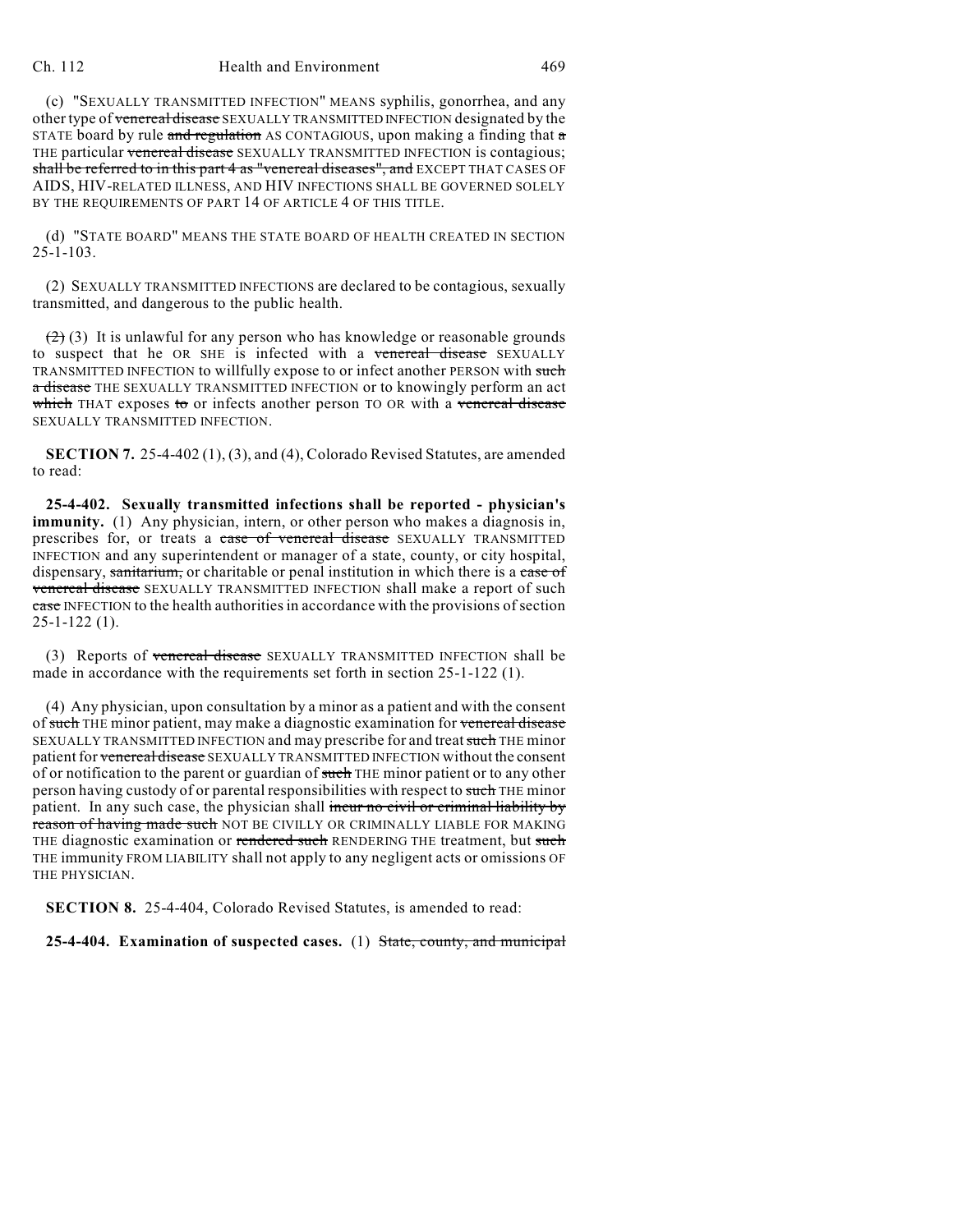Health officers or their authorized assistants or deputies within their respective jurisdictions are directed, when in their judgment it is necessary to protect the public health, to:

(a) Make examinations of persons REQUIRE A PERSON reasonably suspected of being infected with venereal disease HAVING A SEXUALLY TRANSMITTED INFECTION TO BE EXAMINED and to detain such persons THE PERSON until the results of such examinations THE EXAMINATION are known; to forthwith

(b) REQUIRE THE EXAMINER TO give a written report of such THE examination to the confining state, county, or municipal health officer; to

(c) Require persons infected with venereal disease WITH SEXUALLY TRANSMITTED INFECTIONS to report for treatment to a qualified physician and continue treatment until cured; and to

(d) Isolate or quarantine persons infected with venereal disease WITH SEXUALLY TRANSMITTED INFECTIONS.

(2) Such THE examination and treatment of any person WITH A SEXUALLY TRANSMITTED INFECTION shall be conducted by a qualified physician of his THE PERSON'S own choice, but, if such THE person is unable to retain a private physician, he OR SHE shall submit to examination and treatment provided at public expense.

(3) It is the duty of all local and state health officers to investigate sources of infection of venereal disease SEXUALLY TRANSMITTED INFECTION, to cooperate with the proper officials whose duty it is to enforce laws directed against prostitution, and otherwise to use every proper means for the repression of prostitution.

**SECTION 9.** 25-4-405, Colorado Revised Statutes, is amended to read:

**25-4-405. Examination of persons confined.** (1) All persons who are confined, detained, or imprisoned in any state, county, or city hospital or institution for persons with mental illness, the Mount View school or Lookout Mountain school, any home for dependent children, any reformatory or prison, or any private or charitable institution where any person may be confined, detained, or imprisoned by order of court in this state shall be examined for and, if infected, treated for venereal diseases SEXUALLY TRANSMITTED INFECTIONS by the health authorities having jurisdiction. The managing authorities of any such institutions are directed to make available to the health authorities such portion of their respective institutions as may be necessary for a clinic or hospital, wherein all persons who may be confined or detained or imprisoned in any such institution and who are infected with venereal diseases SEXUALLY TRANSMITTED INFECTIONS may be treated in a manner as prescribed by the director of the agency within the department of public health and environment responsible for control of venereal diseases APPROPRIATE HEALTH OFFICER.

(2) All persons who are suffering with venereal disease at the time of the expiration of their terms of imprisonment or confinement and other persons who may be isolated, quarantined, or treated under this section shall be isolated and treated at public expense until cured. In lieu of such isolation, any of such persons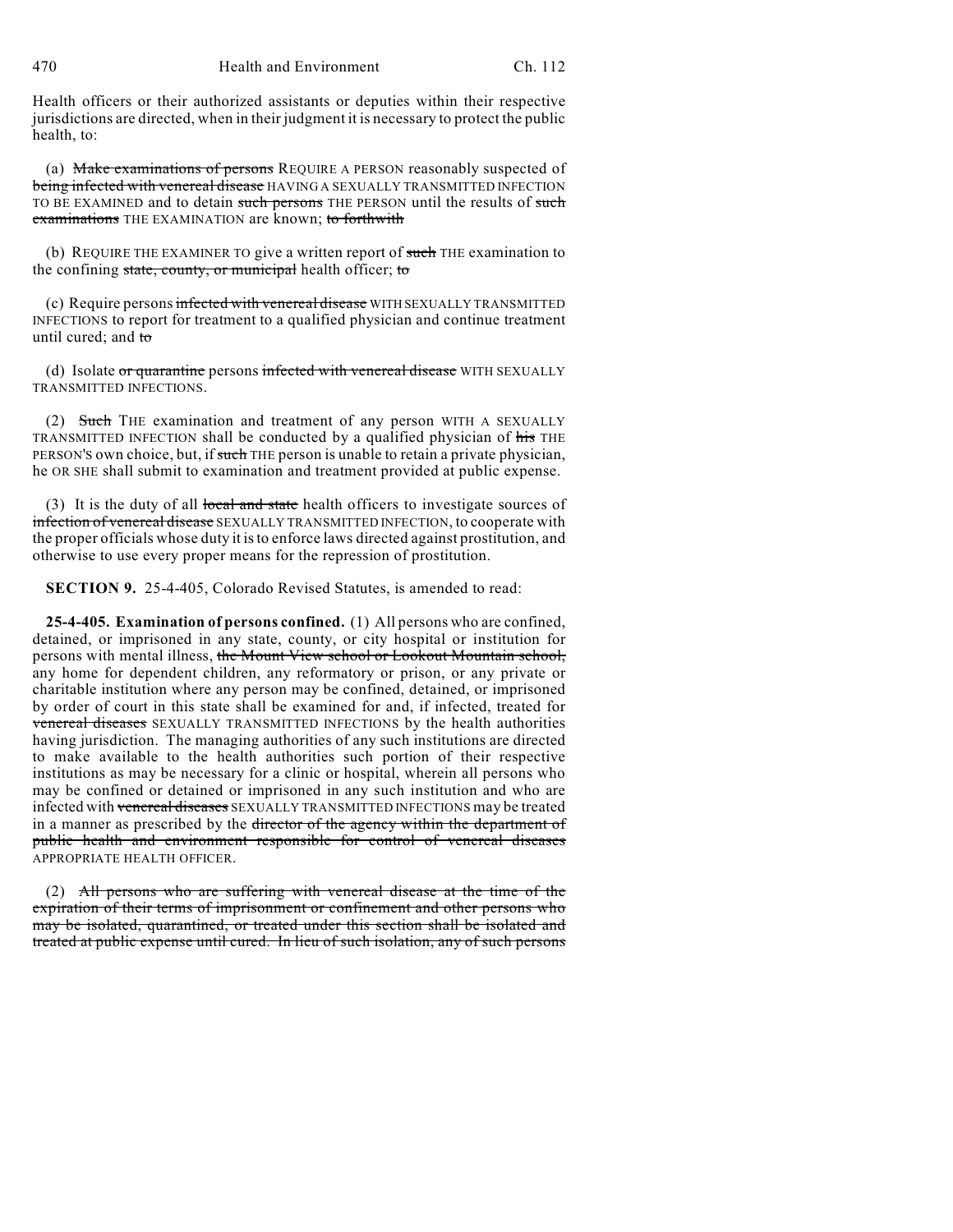may, in the discretion of the department of public health and environment, be required to report for treatment to a licensed physician or advanced practice nurse or submit to treatment provided at public expense as provided in this section. The department of public health and environment is authorized to arrange for hospitalization and to provide and furnish such medical treatment as may be determined to be necessary. Nothing in this section shall be construed to interfere with the service of any sentence imposed by a court as a punishment for the commission of crime.

## **SECTION 10.** 25-4-406, Colorado Revised Statutes, is amended to read:

**25-4-406. Rules - provision of services.** (1) The department, of public health and environment is directed to make such THROUGH THE STATE BOARD, SHALL ADOPT rules as are in its judgment IT DEEMS necessary for the carrying TO CARRY out of the provisions of this part 4, including rules providing for the control and treatment of persons isolated or quarantined under the provisions of section 25-4-405 and such other rules not in conflict with provisions of this part 4 THAT THE DEPARTMENT DEEMS ADVISABLE concerning the control of venereal disease SEXUALLY TRANSMITTED INFECTION and the care, treatment, and quarantine ISOLATION of persons infected therewith as it may from time to time deem advisable. All such WITH SEXUALLY TRANSMITTED INFECTIONS. THE rules so made shall be of force and binding upon all county and municipal PUBLIC HEALTH AGENCIES, health officers, and other persons affected by this part 4 and shall have the force and effect of law.

(2) Notwithstanding any other provision of this part 4 to the contrary, programs and services that provide for the investigation, identification, testing, preventive care, or treatment of venereal diseases SEXUALLY TRANSMITTED INFECTIONS shall be available to a person regardless of his or her race, religion, gender, SEXUAL ORIENTATION, ethnicity, national origin, or immigration status.

**SECTION 11.** 25-4-407, Colorado Revised Statutes, is amended to read:

**25-4-407. Penalty.** (1) EXCEPT AS PROVIDED IN SUBSECTION (2) OF THIS SECTION, any person, firm, or corporation violating any of the provisions THAT VIOLATES A PROVISION of this part 4, other than section 25-4-408, or any lawful rule or regulation made ADOPTED by the department of public health and environment STATE BOARD pursuant to the authority granted in this part 4, or failing or refusing FAILS OR REFUSES to obey any lawful order issued by any state, county, or municipal health officer pursuant to the authority granted in this part 4, is guilty of a misdemeanor and, upon conviction thereof, shall be punished by a fine of not more than three hundred dollars, or by imprisonment in the county jail for not more than ninety days, or by both such fine and imprisonment.

(2) IF THE PERSON WHO COMMITS A VIOLATION OF THIS PART 4 OR A LAWFUL RULE OF THE STATE BOARD OR WHO FAILS OR REFUSES TO OBEY A LAWFUL ORDER OF A HEALTH OFFICER IS A LICENSED OR CERTIFIED HEALTH CARE PROFESSIONAL, THE HEALTH OFFICER MAY BRING AN ACTION IN THE DISTRICT COURT OF THE JUDICIAL DISTRICT IN WHICH THE VIOLATION OR FAILURE OR REFUSAL OCCURS TO SEEK A CIVIL PENALTY OF NOT MORE THAN THREE HUNDRED DOLLARS PER VIOLATION, FAILURE, OR REFUSAL. A PERSON SUBJECT TO THE PENALTIES SPECIFIED IN THIS SUBSECTION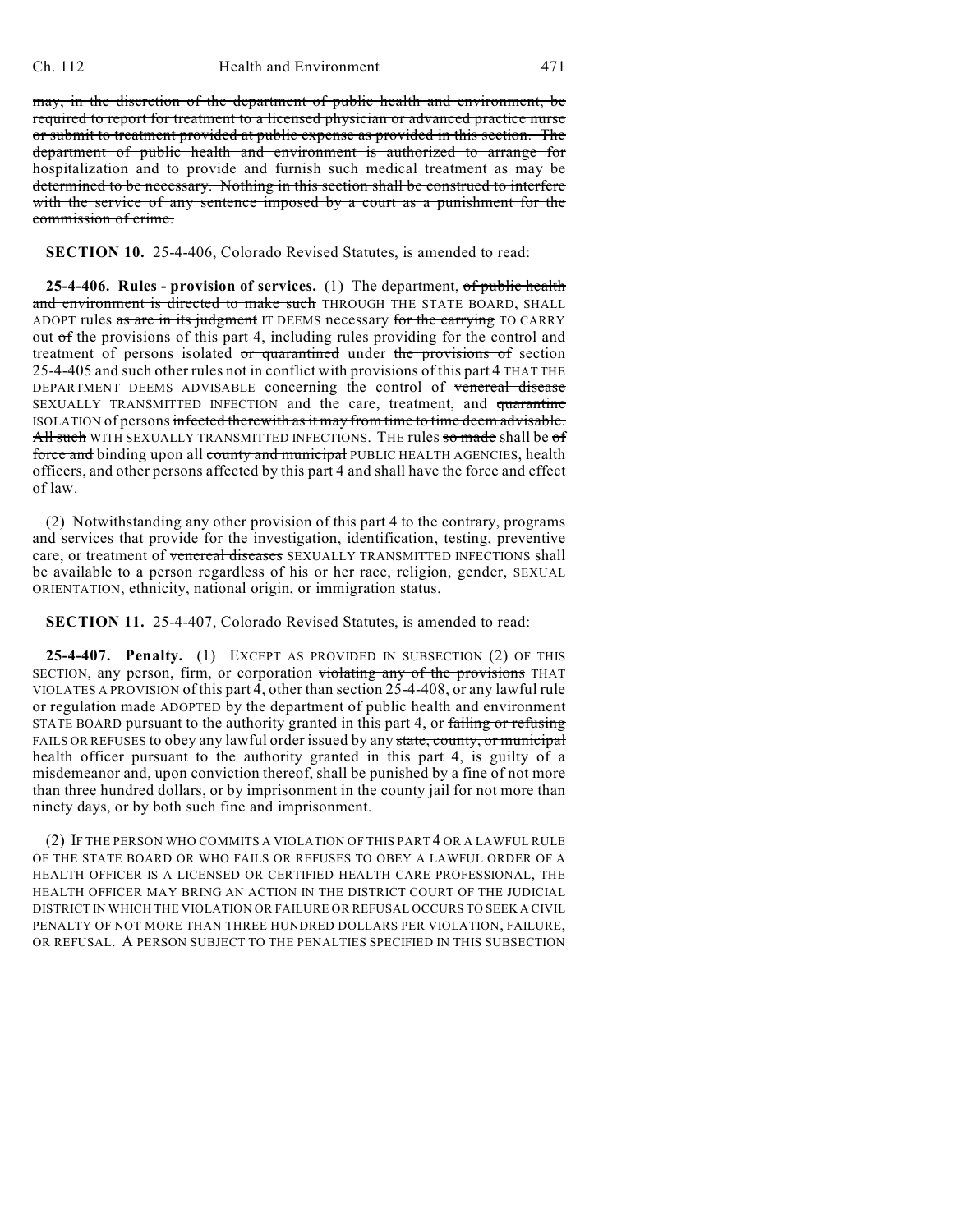(2) SHALL NOT BE SUBJECT TO THE PENALTIES DESCRIBED IN SUBSECTION (1) OF THIS SECTION.

**SECTION 12.** 25-4-408, Colorado Revised Statutes, is amended to read:

**25-4-408. Distribution of information.** The department of public health and environment shall prepare, for free distribution among the residents of the state, printed information and instructions concerning the dangers from venereal diseases OF SEXUALLY TRANSMITTED INFECTIONS, their prevention, and the necessity for treatment. It is the duty of every physician who, during the course of an examination, discovers the existence of a venereal disease SEXUALLY TRANSMITTED INFECTION or who treats a person for venereal disease A SEXUALLY TRANSMITTED INFECTION to instruct him in INFORM THE PERSON ABOUT THE measures for preventing the spread of such disease, to inform him of THE INFECTION AND the necessity for treatment until cured, and to hand him a copy of the circular of information regarding venereal disease from the department of public health and environment WHEN APPROPRIATE.

**SECTION 13.** 25-4-500.3 (6), Colorado Revised Statutes, is amended to read:

**25-4-500.3. Definitions.** As used in this part 5, unless the context otherwise requires:

(6) "Health officer" means the EXECUTIVE DIRECTOR OF THE DEPARTMENT, THE state chief medical officer, and local health officers COUNTY OR DISTRICT PUBLIC HEALTH DIRECTORS.

**SECTION 14.** 25-4-507 (1) (c), Colorado Revised Statutes, is amended, and the said 25-4-507 (1) is further amended BY THE ADDITION OF A NEW PARAGRAPH, to read:

**25-4-507. Isolation order - enforcement - court review.** (1) (c) All isolation orders shall set forth the name of the person to be isolated and the initial period, not to exceed six months, during which the order shall remain effective, the place of isolation, and such other terms and conditions as may be immediately necessary to protect the public health. THE ISOLATION ORDER SHALL ADVISE THE PERSON BEING DETAINED THAT HE OR SHE HAS THE RIGHT TO REQUEST RELEASE FROM DETENTION BY CONTACTING A PERSON DESIGNATED IN THE ORDER AND THAT THE DETENTION SHALL NOT CONTINUE FOR MORE THAN FIVE BUSINESS DAYS AFTER THE REQUEST FOR RELEASE, UNLESS THE DETENTION IS AUTHORIZED BY COURT ORDER. THE HEALTH OFFICER SHALL SERVE a copy of such THE ISOLATION order shall be served upon the person. The person shall be reexamined at the time the initial order expires to ascertain whether or not the tuberculous condition continues to be infectious. When it has been medically determined that the person no longer has active tuberculosis, the person shall be relieved from all further liability or duty imposed by this part 5, and the HEALTH OFFICER SHALL RESCIND THE order. shall be rescinded.

(d) A HEALTH OFFICER MAY DETAIN A PERSON WHO IS THE SUBJECT OF AN ISOLATION ORDER ISSUED PURSUANT TO THIS SUBSECTION (1) WITHOUT A PRIOR COURT ORDER. THE HEALTH OFFICER MAY DETAIN THE PERSON IN A HOSPITAL OR OTHER APPROPRIATE PLACE FOR EXAMINATION OR TREATMENT.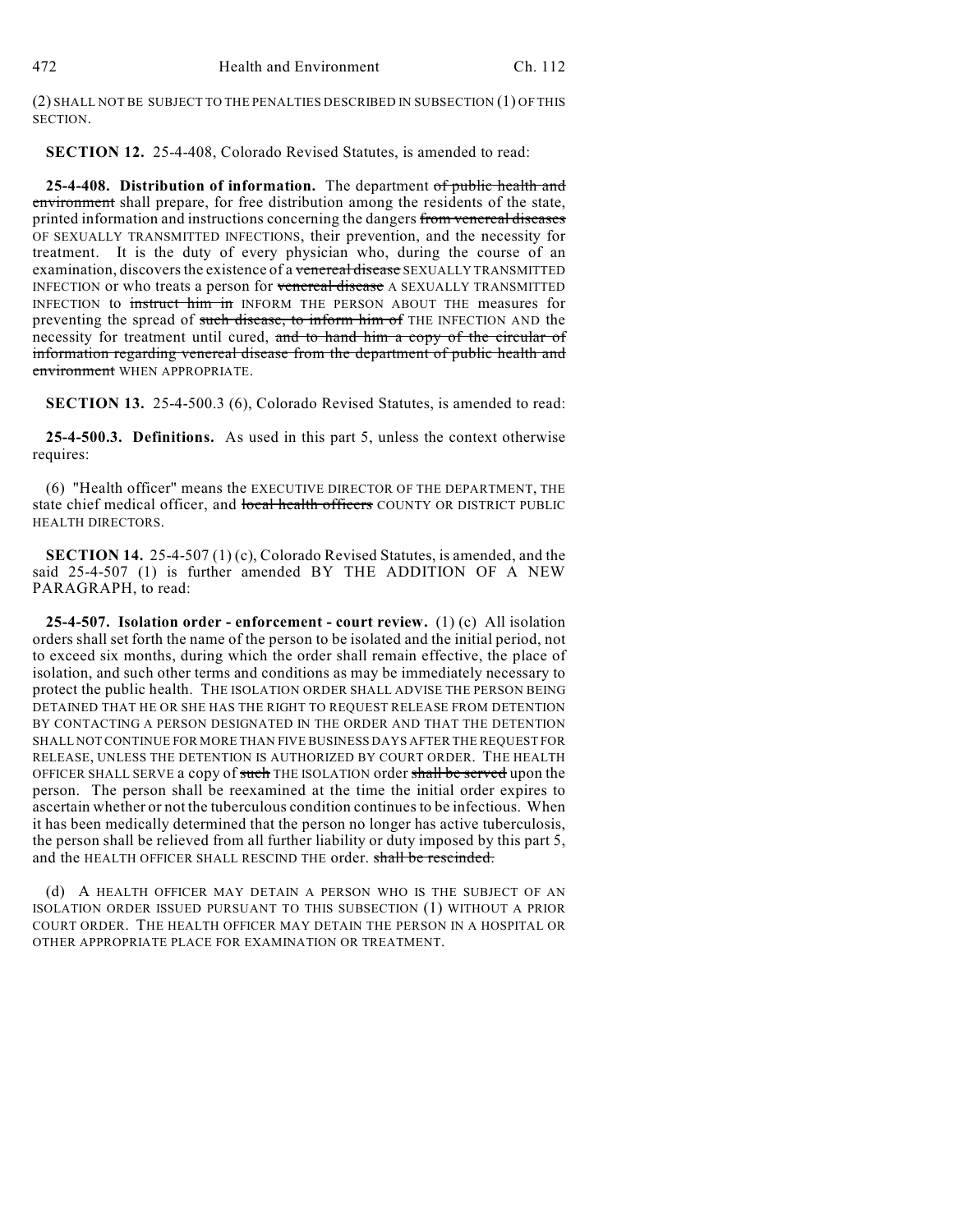**SECTION 15.** 25-4-507, Colorado Revised Statutes, is amended BY THE ADDITION OF A NEW SUBSECTION to read:

**25-4-507. Isolation order - enforcement - court review.** (3) (a) IF A PERSON DETAINED PURSUANT TO AN ISOLATION ORDER REQUESTS TO BE RELEASED, THE DETAINING AUTHORITY SHALL RELEASE THE PERSON NOT LATER THAN FIVE BUSINESS DAYS AFTER THE PERSON REQUESTS THE RELEASE, ABSENT A COURT ORDER AUTHORIZING DETENTION. UPON RECEIPT OF A REQUEST FOR RELEASE, THE DETAINING AUTHORITY SHALL APPLY FOR A COURT ORDER AUTHORIZING CONTINUED DETENTION OF THE PERSON. THE DETAINING AUTHORITY SHALL MAKE THE APPLICATION WITHIN SEVENTY-TWO HOURS AFTER THE PERSON REQUESTS RELEASE OR, IF THE SEVENTY-TWO-HOUR PERIOD ENDS ON A SATURDAY, SUNDAY, OR LEGAL HOLIDAY, BY THE END OF THE FIRST BUSINESS DAY FOLLOWING THE SATURDAY, SUNDAY, OR LEGAL HOLIDAY. THE APPLICATION SHALL INCLUDE A REQUEST FOR AN EXPEDITED HEARING.

(b) IN ANY COURT PROCEEDING TO ENFORCE AN ISOLATION ORDER, THE HEALTH OFFICER SHALL PROVE THE PARTICULAR CIRCUMSTANCES CONSTITUTING THE NECESSITY FOR THE DETENTION BY CLEAR AND CONVINCING EVIDENCE. ANY PERSON WHO IS SUBJECT TO AN ISOLATION ORDER HAS THE RIGHT TO BE REPRESENTED BY COUNSEL AND, UPON REQUEST, COUNSEL SHALL BE PROVIDED TO THE PERSON.

(c) THE REQUEST FOR RELEASE OR FILING OF AN APPLICATION FOR A COURT ORDER TO CONTINUE AN ISOLATION ORDER SHALL NOT STAY THE ISOLATION ORDER.

(d) IN REVIEWING THE APPLICATION TO CONTINUE THE ISOLATION ORDER, THE COURT SHALL NOT CONDUCT A DE NOVO REVIEW. THE COURT SHALL CONSIDER THE EXISTING ADMINISTRATIVE RECORD AND ANY SUPPLEMENTAL EVIDENCE THE COURT DEEMS RELEVANT.

(e) UPON COMPLETION OF THE HEARING, THE COURT SHALL ISSUE AN ORDER CONTINUING, MODIFYING, OR DISMISSING THE ISOLATION ORDER.

(f) A HEARING CONDUCTED PURSUANT TO THIS SECTION SHALL BE CLOSED AND CONFIDENTIAL, AND ANY TRANSCRIPTS RELATING TO THE HEARING SHALL BE CONFIDENTIAL.

**SECTION 16.** The introductory portion to 25-4-1405 (8) (a), Colorado Revised Statutes, is amended, and the said 25-4-1405 (8) (a) is further amended BY THE ADDITION OF A NEW SUBPARAGRAPH, to read:

**25-4-1405. Disease control by the state department of public health and environment and local health departments.** (8) (a) No physician, health worker, CARE PROVIDER or other person, and no hospital, clinic, sanitarium, laboratory, or other private or public institution, shall test, or shall cause by any means to have tested, any specimen of any patient for HIV infection without the knowledge and consent of the patient; except that knowledge and consent need not be given:

(VI) WHEN A PREGNANT WOMAN IS INFORMED OF THE NEED FOR AN HIV TEST AND GIVEN THE OPPORTUNITY TO DECLINE THE TEST AS SPECIFIED IN SECTION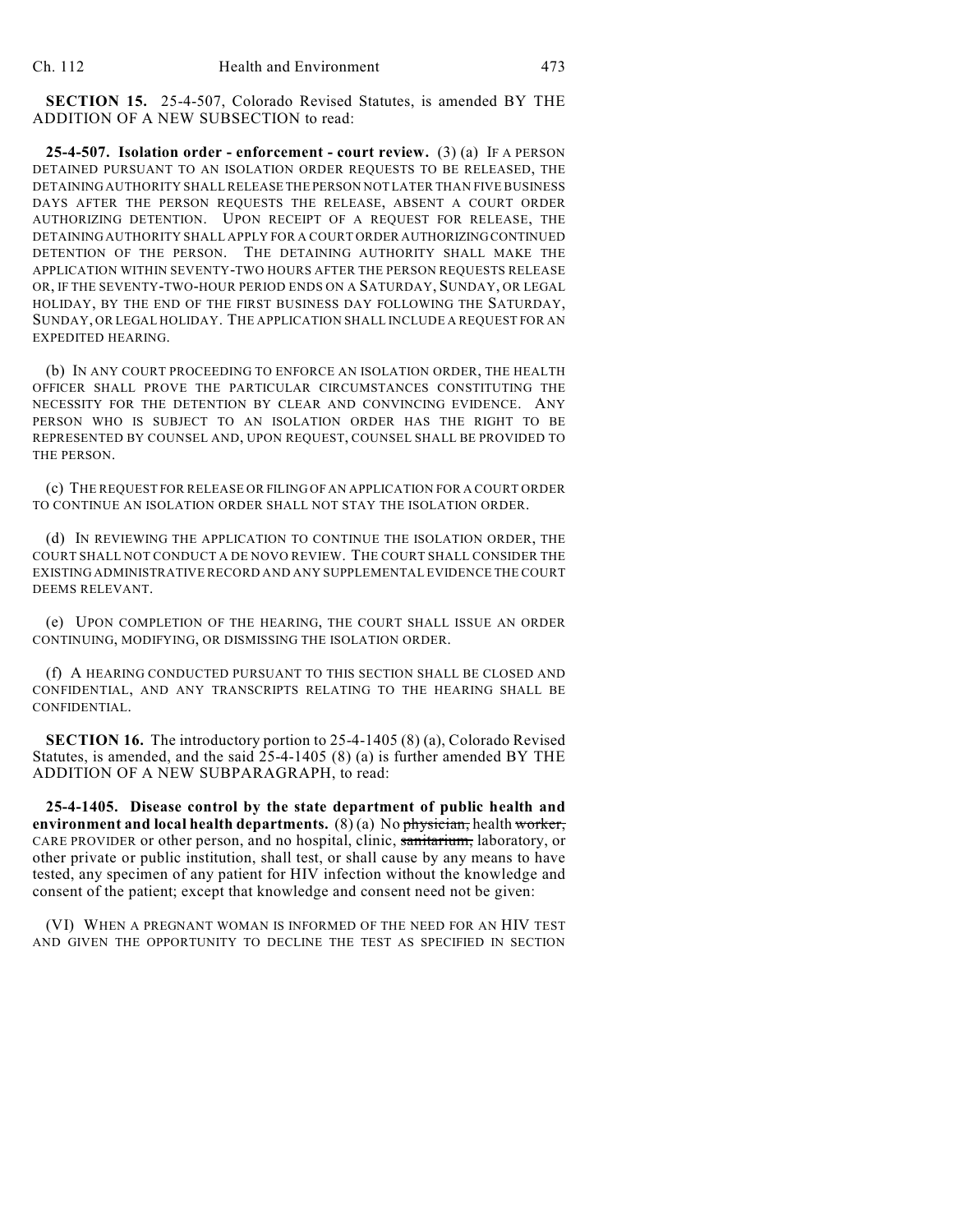25-4-201.

**SECTION 17.** 25-4-1414 (1) (a) (I), (1) (a) (III), and (1) (a) (V), Colorado Revised Statutes, are amended to read:

**25-4-1414. Grant program - conflict of interest.** (1) (a) The program shall fund medically accurate HIV and AIDS prevention and education programs through a competitive grant process that shall be overseen by the HIV and AIDS prevention grant program advisory committee, which is hereby created and referred to in this section as the "advisory committee". The advisory committee shall consist of seven members appointed by the executive director of the department as follows:

Two members representing community-based organizations who are recommended by and who are existing members of the Colorado advisory council on AIDS;

(III)  $\overline{f_{\text{w}}$  Four members who are recommended by a statewide collaborative group that assists the department in the department's comprehensive plan for HIV and AIDS prevention;

(V) One member who represents a clinic that receives moneys under Title III PART 3 of the federal "Ryan White C.A.R.E. Act of 1990", as amended.

**SECTION 18. Repeal.** 25-4-403 and 25-4-1402.5, Colorado Revised Statutes, are repealed.

**SECTION 19.** 25-1-122 (1) and the introductory portion to 25-1-122 (4), Colorado Revised Statutes, are amended to read:

**25-1-122. Named reporting of certain diseases and conditions - access to medical records - confidentiality of reports and records.** (1) With respect to investigations of epidemic and communicable diseases, morbidity and mortality, cancer in connection with the statewide cancer registry, environmental and chronic diseases, venereal diseases SEXUALLY TRANSMITTED INFECTIONS, tuberculosis, and rabies and mammal bites, the board has the authority to require reporting, without patient consent, of occurrences of those diseases and conditions by any person having knowledge of such to the state and local health departments, within their respective jurisdictions. Any required reports shall contain the name, address, age, sex, diagnosis, and such other relevant information as the board determines is necessary to protect the public health. The board shall set the manner, time period, and form in which such reports are to be made. The board may limit reporting for a specific disease or condition to a particular region or community or for a limited period of time. Nothing in this subsection (1) shall be construed to apply to cases of AIDS, HIV-related illness, or HIV infection, which shall be governed solely by the reporting requirements set forth in part 14 of article 4 of this title.

(4) Reports and records resulting from the investigation of epidemic and communicable diseases, environmental and chronic diseases, reports of morbidity and mortality, reports of cancer in connection with the statewide cancer registry, and reports and records resulting from the investigation of venereal diseases SEXUALLY TRANSMITTED INFECTIONS, tuberculosis, and rabies and mammal bites held by the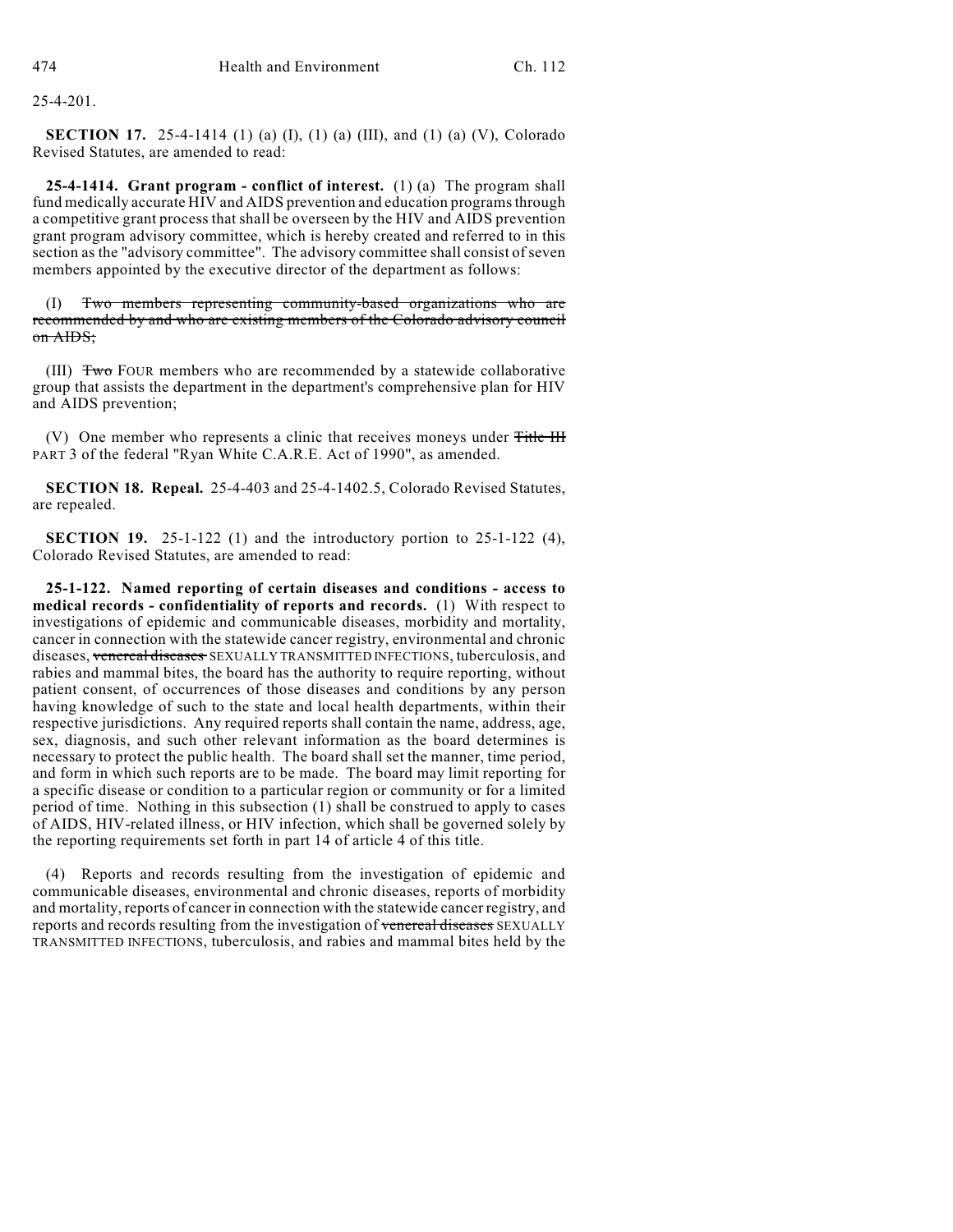state department of public health and environment or local departments of health shall be strictly confidential. Such reports and records shall not be released, shared with any agency or institution, or made public, upon subpoena, search warrant, discovery proceedings, or otherwise, except under any of the following circumstances:

**SECTION 20.** 25-1-801 (1) (d), Colorado Revised Statutes, is amended to read:

**25-1-801. Patient records in custody of health care facility.** (1) (d) Nothing in this section shall be construed to require a person responsible for the diagnosis or treatment of venereal diseases SEXUALLY TRANSMITTED INFECTIONS or addiction to or use of drugs in the case of minors pursuant to sections 25-4-402 (4) and 13-22-102, C.R.S., to release patient records of such diagnosis or treatment to a parent, guardian, or person other than the minor or his OR HER designated representative.

**SECTION 21.** 25-1-802 (2), Colorado Revised Statutes, is amended to read:

**25-1-802. Patient records in custody of individual health care providers.** (2) Nothing in this section shall be construed to require a person responsible for the diagnosis or treatment of venereal diseases SEXUALLY TRANSMITTED INFECTIONS or addiction to or use of drugs in the case of minors pursuant to sections 25-4-402 (4) and 13-22-102, C.R.S., to release patient records of such diagnosis or treatment to a parent, guardian, or person other than the minor or his OR HER designated representative.

**SECTION 22.** 25-1-1202 (1) (qq) and (1) (aaa), Colorado Revised Statutes, are amended to read:

**25-1-1202. Index of statutory sections regarding medical record confidentiality and health information.** (1) Statutory provisions concerning policies, procedures, and references to the release, sharing, and use of medical records and health information include the following:

(qq) Section 25-1-122, concerning reporting of certain diseases and conditions for investigation of epidemic and communicable diseases, morbidity and mortality, cancer in connection with the statewide cancer registry, environmental and chronic diseases, venereal diseases SEXUALLY TRANSMITTED INFECTIONS, tuberculosis, and rabies and mammal bites by the department of public health and environment;

(aaa) Section 25-4-402 (4), concerning the reporting of venereal diseases SEXUALLY TRANSMITTED INFECTIONS;

**SECTION 23.** 25-5-415 (1) (k), Colorado Revised Statutes, is amended to read:

**25-5-415. Misbranding.** (1) A drug or device shall be deemed to be misbranded:

(k) If its labeling represents it to have any effect in albuminuria, appendicitis, arteriosclerosis, arthritis, baldness, blood poison, bone disease, Bright's disease, cancer, carbuncles, cholecystitis, diabetes, diphtheria, dropsy, erysipelas, gallstones,